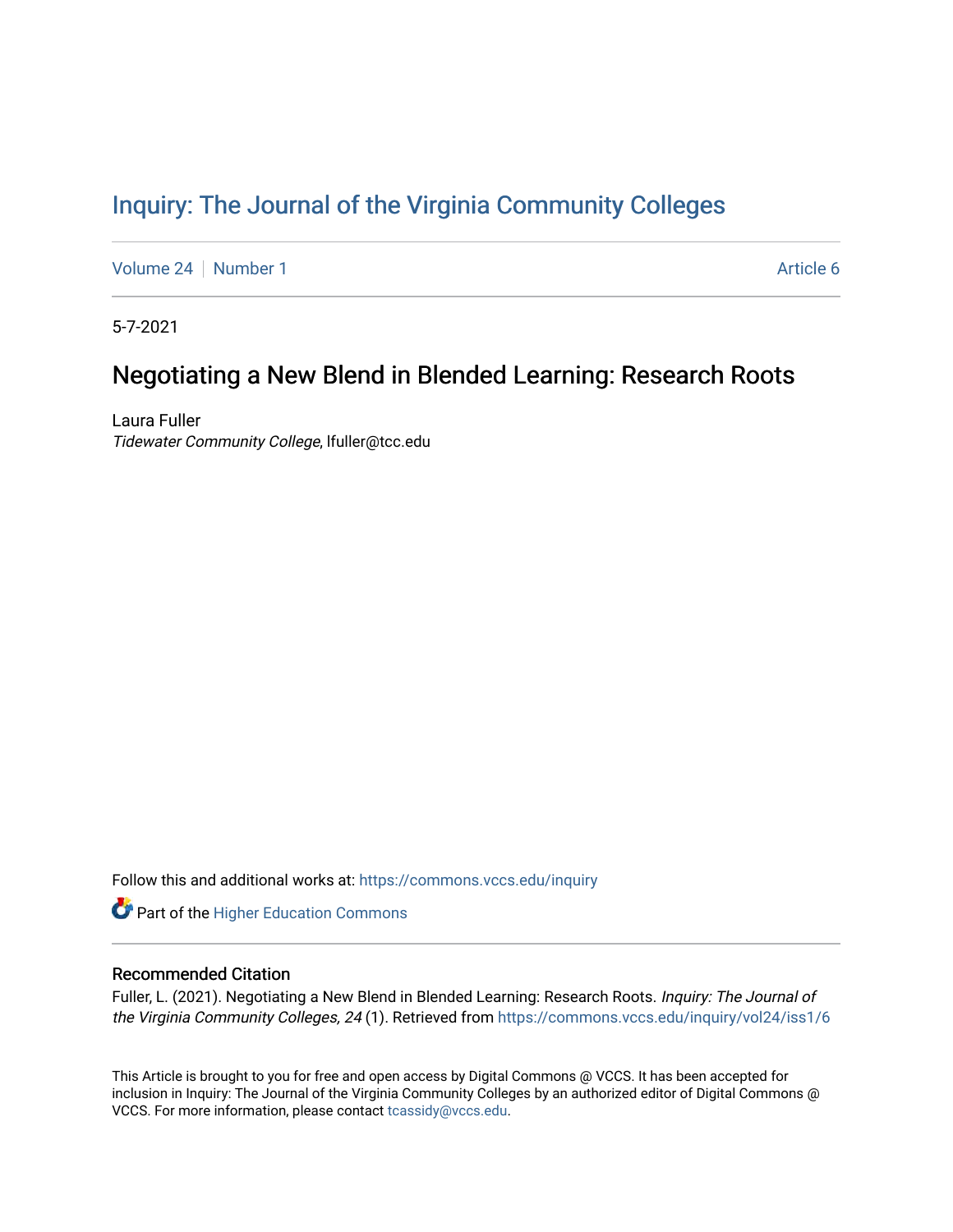# **Negotiating a New Blend in Blended Learning: Research Roots**

## **Laura Fuller**

Blended learning has a muddled history but is still evolving. Technological innovations and the COVID-19 pandemic of 2020 led higher education to create a new blend to blended learning, one that did not follow the generally accepted and most numerous definitions or previous examples of blended learning. This new blend of blended learning lacks the physical environment and face-to-face instruction and consists of all computermediated instruction in the form of both asynchronous online instruction and synchronous instruction via videoconferencing and computerized webinar tools. This arrival of a new blend of blended learning requires educators to develop and implement a new instructional mode. This paper aims to assist educators with their pursuit of effective strategies for the successful design and implementation of this new blend of blended learning by providing an overview and discussion of how research on blended learning may be interpreted and applied to equip educators to be more prepared to design and to implement their own new blend of blended learning courses. The origins of distance learning, the development of blended learning, blended learning's links to technological development, the ambiguity of terminology referring to these learning forms, and the advantages and drawbacks of blended learning are presented through a review of published research.

ducation changes as society changes. Consequently, the methods and practices used in education have adjusted dramatically throughout the centuries (Christensen et al., 2011a; Ervin, 2019). With the COVID-19 pandemic of 2020, virtually all of society transformed, and education is adapting in response. This current reshaped educational culture has yet again modified the higher education learning context leading to the innovation of a new blend in blended learning, one that is a mixture of online asynchronous with online synchronous utilizing the videoconferencing and webinar tools, such as Zoom. In response, educators continue to pursue information for effective instructional practices to engage students in the learning process (Christensen et al., 2011a; Ervin, 2019). E

Although education has always been called upon to make shifts, adjustments are not necessarily natural or always effectual. The disruptive innovation theory of Christensen et al. (2011a) referenced the catalyst for these necessitated innovations as *disruptions* and cautioned that they are "difficult because the definitions and trajectories of improvement change" (p. 44). However, Christensen et al.'s theory also suggested that specific procedures were available for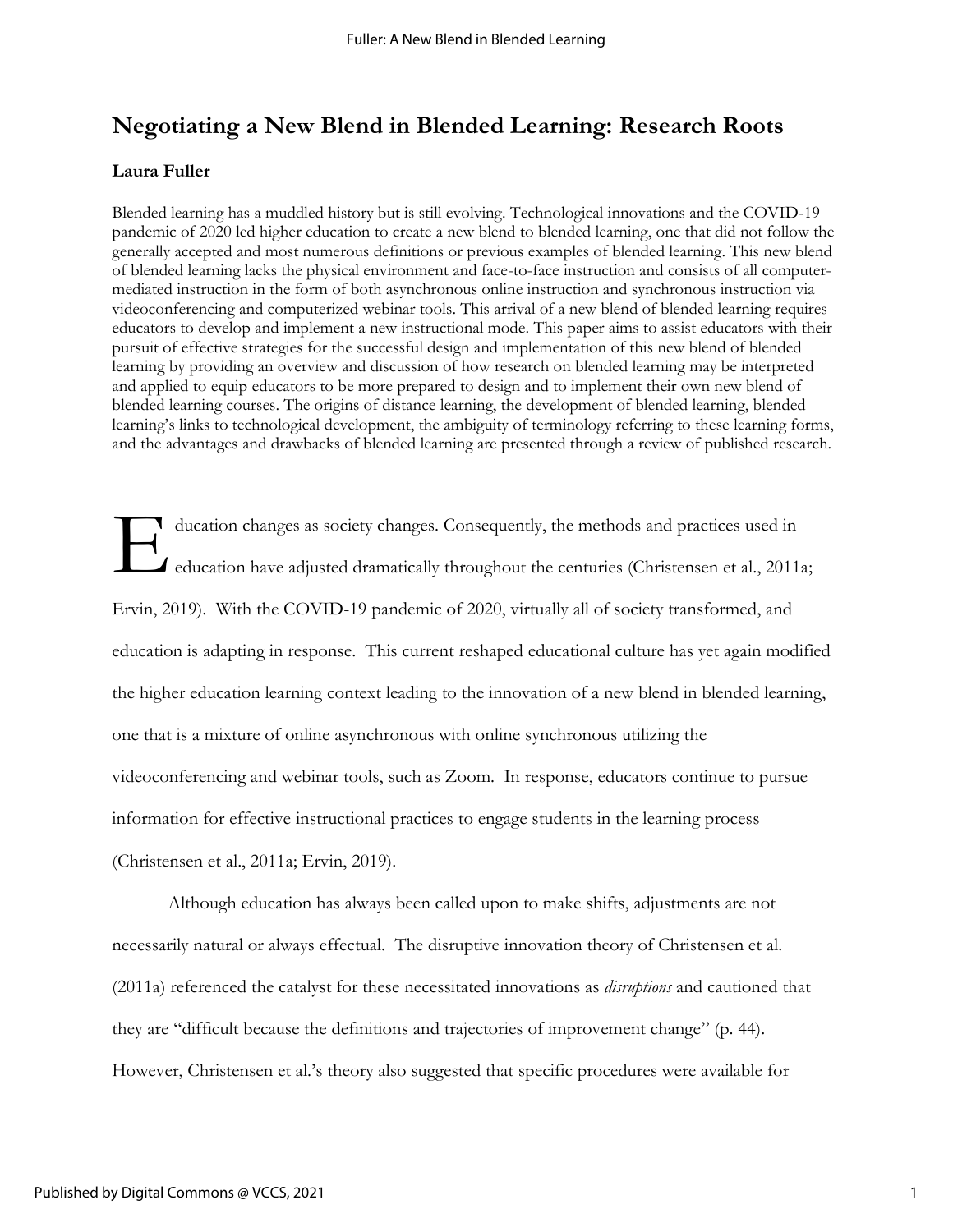predictable success in innovation. Assisting educators with the pursuit of effective strategies for the successful design and implementation of this new blend of blended learning by providing an overview and discussion of how research on blending learning may be interpreted and applied is the purpose of this paper.

The relevance of this pursuit for effective utilization of this new blend of blended learning is a natural assumption as the ramifications of education ripple throughout society. However, the immediacy of the implementation of the new blend in an educational format without strong existing research regarding effectiveness demands careful and purposeful review and crafting of intended teaching strategies. Deschacht and Goeman (2015) remarked that while scholars and educators "believe blended learning holds the potential to make higher education more attractive, accessible and effective for adult learners," research studies on the effects of blending learning on higher education students' performance are insufficient, and the debate on the effects of blended learning on student retention and performance has not been resolved (p. 84).

Moreover, the sheer numbers of students and faculty being potentially affected by this transitionary blend amplifies the significance of implementing this educational mode with conscious awareness of the best practices. In 2018 in the United States, nearly seven million higher education students (35.6% of all students at degree-granting postsecondary institutions) were enrolled in distance learning courses (U.S. Department of Education, National Center for Education Statistics, 2018). Approximately 17% of these distance learning students were enrolled in fully online courses, while the other approximate 18% took at least one online course (U.S. Department of Education, National Center for Education Statistics, 2018). Due to definitional ambiguities with the terms *blended learning*, assessing the exact number of United States higher education students who would be impacted by this new blend in blend learning is impossible. However, Dzuiban et al. (2018) referenced that in 2008, 35% of United States higher education institutions offered blended courses,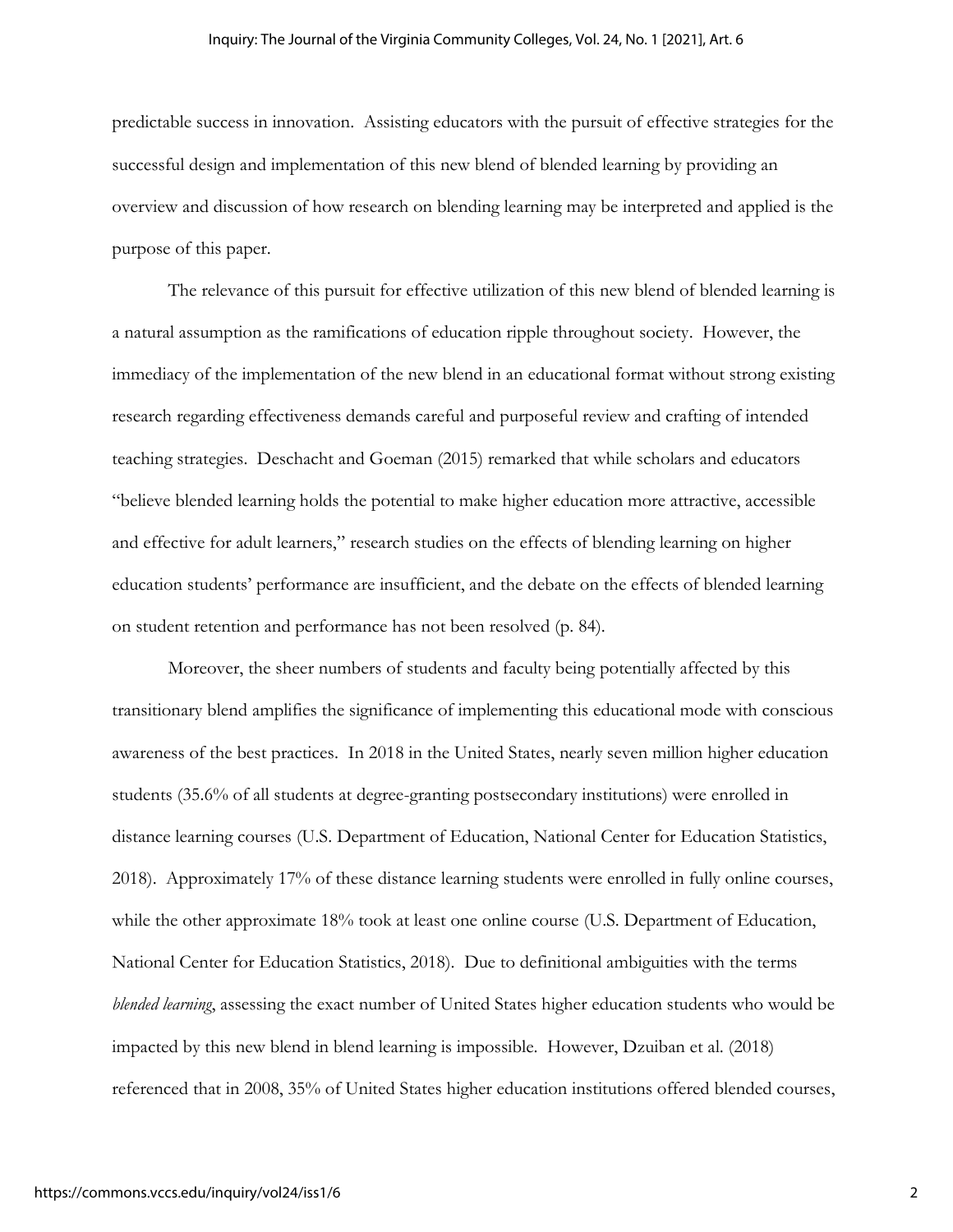and 12% of the 12.2 million students enrolled in distance learning were in blended courses. Projections indicate that distance/online learning will continue to grow (Ervin, 2019), supporting the importance of educators understanding how to effectively employ all forms of distance learning for the benefit of student instruction.

#### **Defining Blended Learning**

Part of the challenge of addressing educational strategies for effective implementation of this new blend in blended learning arises from a lack of an accepted definition for blended learning (Andrews, 2020; Picciano, 2019; Poon, 2013). What was once a clear line between traditional face-to-face and distance education has been blurred by the rise of hybrid/blended learning (Miller et al., 2017). Attempts have been made to construct a definition of blended learning. Miller et al. (2017) defined blended learning as "the delivery of education through a combination of instructor- and technologyled instruction," but they indicated that no guidelines exist for how much education is delivered by technology versus in person (p. 4). For the various learning modes, Allen and Seaman (2016) suggested blended learning be defined as having 30-79% online instruction, face-to-face be constructed of 0% - 29%, and online consist of 80% or more.

Even the root of development for blended learning is debated as some researchers have seen its evolution from hybrid learning, and the terms of *hybrid* and *blended* are often used interchangeably (Miller et al., 2017; Yamagata-Lynch, 2014). Other researchers have viewed blended learning as arising from face-to-face and distance/online learning modes (Poon, 2013). Still, others have claimed that blended learning resulted from distance education without influence from traditional face-to-face education (Aoki, 2012).

Generally, blended learning has had recognized association with distance learning, and divisions between the two are frequently blurred in research. The beginnings of distance learning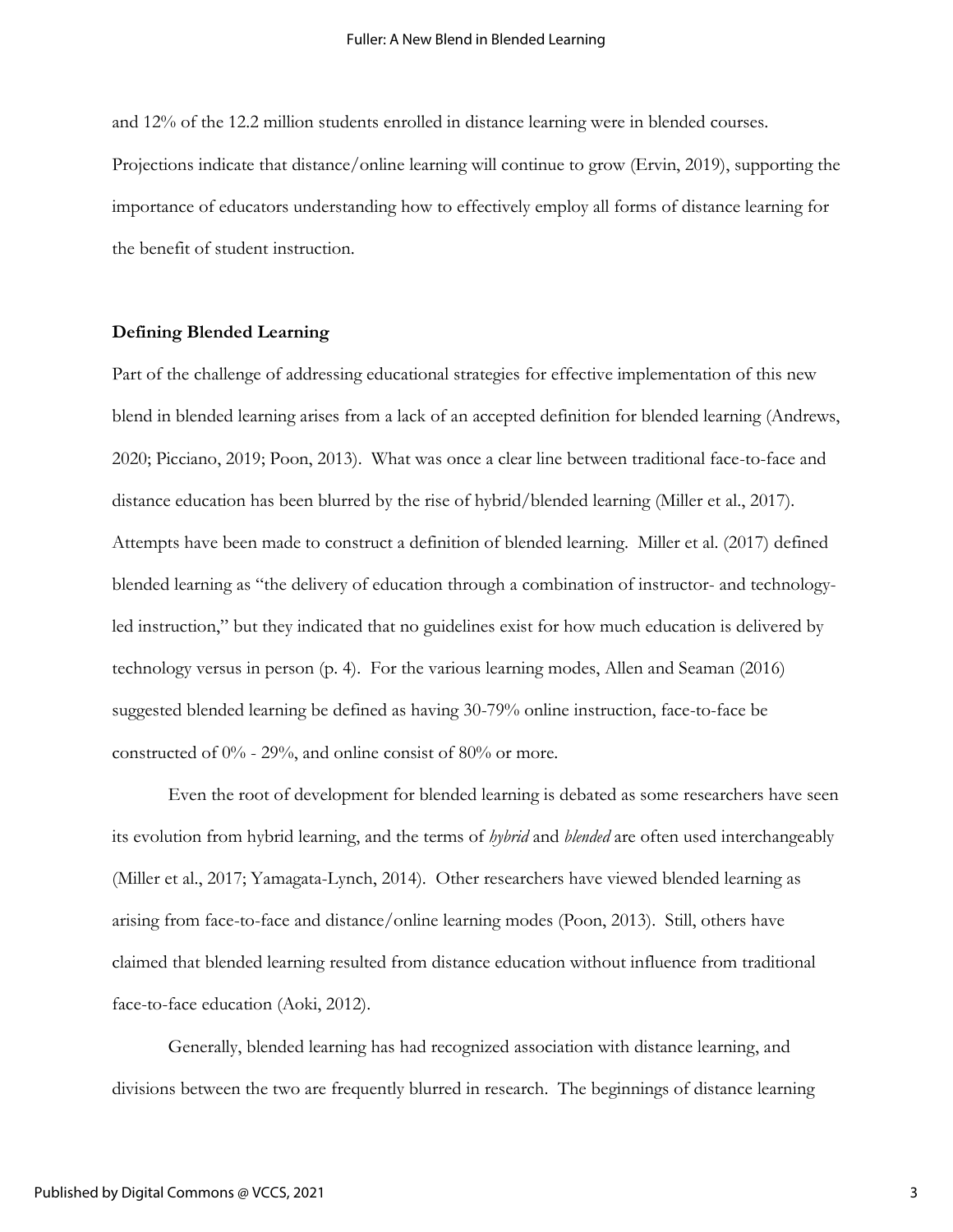date back to the early 18<sup>th</sup> century (Kentnor, 2015). Distance education's first formalized program began in 1873 by Anna Ticknor, who formed a "network of women teaching women by mail" called the Society to Encourage Studies at Home (Bergmann, 2001, p. 447). The first widely offered and quite successfully enrolled distance education program was provided by the University of Chicago in 1892 (Kentnor, 2015). From these beginnings, the development of distance learning can be viewed in five generations (Taylor, 2001). Aoki (2012) attributed generational visualization due to "the evolving use of technologies" (p. 1184).

The first generation, the Correspondence Model, utilized asynchronous with no interactivity learning to geographically separated instructors and learners with mainly print technology and postal services (Aoki, 2012; Taylor, 2001). This generation ended in 1960 (Andrews, 2020). The Multimedia Model, the second generation, utilized the technologies of print, audio, and video (Taylor, 2001). This second generation, with its use of print materials with radio and television as instructional media, was able to reach mass audiences worldwide (Aoki, 2012). This generation, lasting approximately 25 years, remained asynchronous with geographically separated instructors and students (Andrews, 2020). The third generation, the Telelearning Model, applied telecommunication technologies to offer the first synchronous distance learning (Taylor, 2001). This generation has been divided into two time periods of 1985-1995, representing the introduction of personal computing, and 1995-2005, exhibiting the launch of Internet learning (Andrews, 2020). Both audio and videoconferencing were utilized, allowing content delivery and interactivity among students and instructors (Aoki, 2012). The fourth generation of online instruction via the Internet is titled the Flexible Learning Model (Taylor, 2001) and allows "personalization of content depending upon learners' learning preferences" (Aoki, 2012, p. 1185). Taylor (2001) asserted that a fifth generation was emerging due to newer technologies. This Intelligent Flexible Learning Model, a derivative of the fourth generation, utilizes the interactive nature of the Internet, such as Web 2.0 (Aoki, 2012).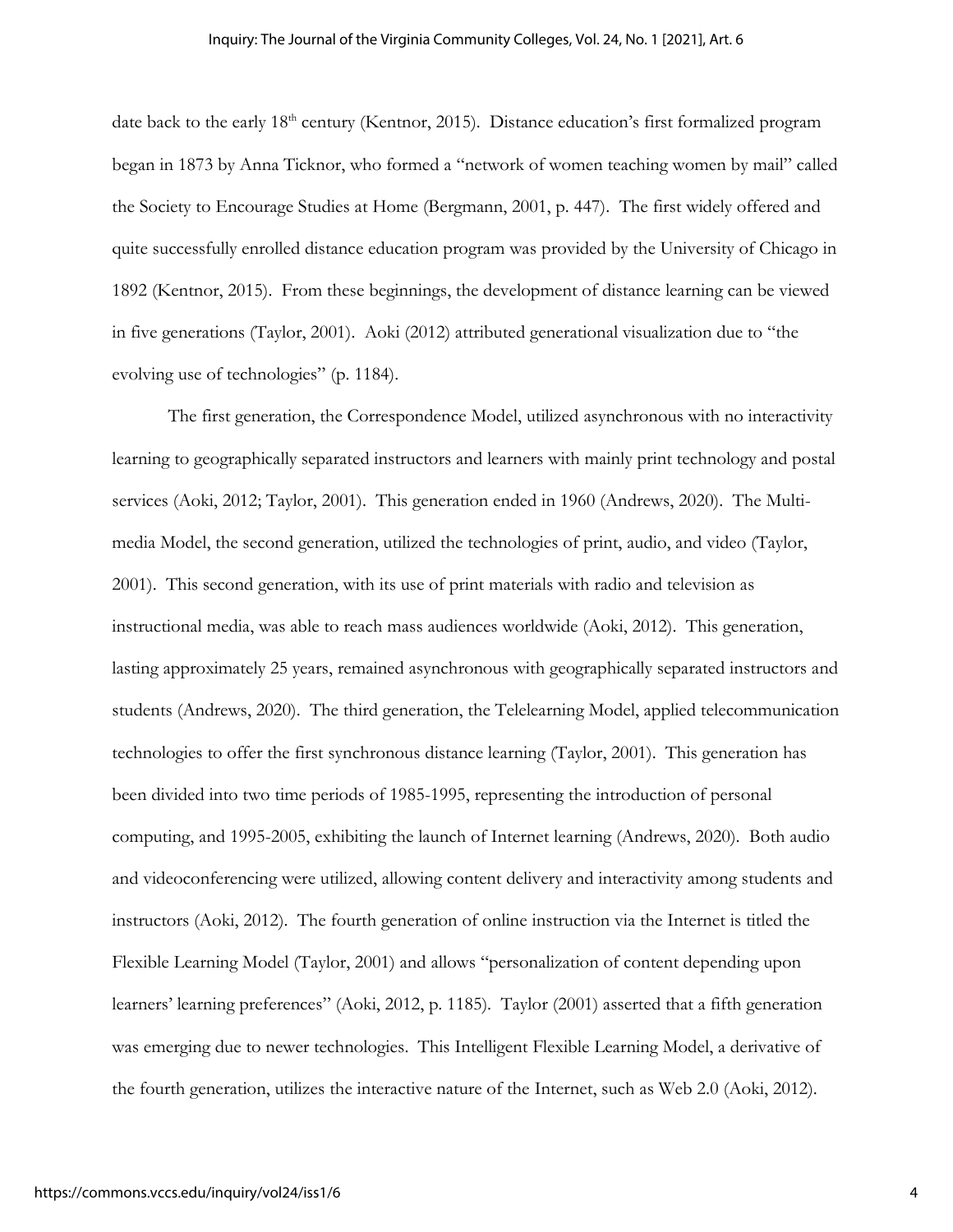This generational history review of distance/online learning reveals the third generation allowed learning asynchronously, synchronously, or as a combination of both, which resulted in the potential for the emergence of blended learning.

Additionally, some of the difficulty with establishing a definition of blended learning arises from its close connection to technology. If blended learning is defined by the technology utilized in its implementation, then its definition and instructional methods must change as technology evolves (Andrews, 2020). Miller et al. (2017) indicated that new technologies had required new terms for emerging educational modes of distance learning. Hence, since technology continues to develop into new forms, the name and design of blended learning also display a tendency to change, contributing to some of the ambiguity of educators and researchers in understanding it.

Despite the varying claims of its origin, blended learning is broadly recognized as "some combination of virtual and physical environments" (Poon, 2013, p. 274). Graham et al. (2005) defined blended learning as combining face-to-face instruction with computer-mediated instruction. Picciano (2019) stated that "blended learning is perceived as some nebulous combination of online and face-to-face instruction" (p. 8). However, in 2020, the new blend of blended learning represents a diversion from what has previously been defined as blended learning. The new blend of blended learning consists of all computer-mediated instruction in the form of both asynchronous online instruction and synchronous instruction via videoconferencing and computerized webinar tools; the physical environment and face-to-face instruction are absent.

A lack of a clear and stable definition of blended learning, the inability to differentiate the contributions of the various learning formats, the novelty of its emergence during a disruption in worldwide society, and its continual evolution due to its linkage to technology further complicate educators' efforts to effectively utilize this new blend of blended learning for productive student learning. Acknowledgment of this challenge came from Cheng and Chau (2016), who indicated that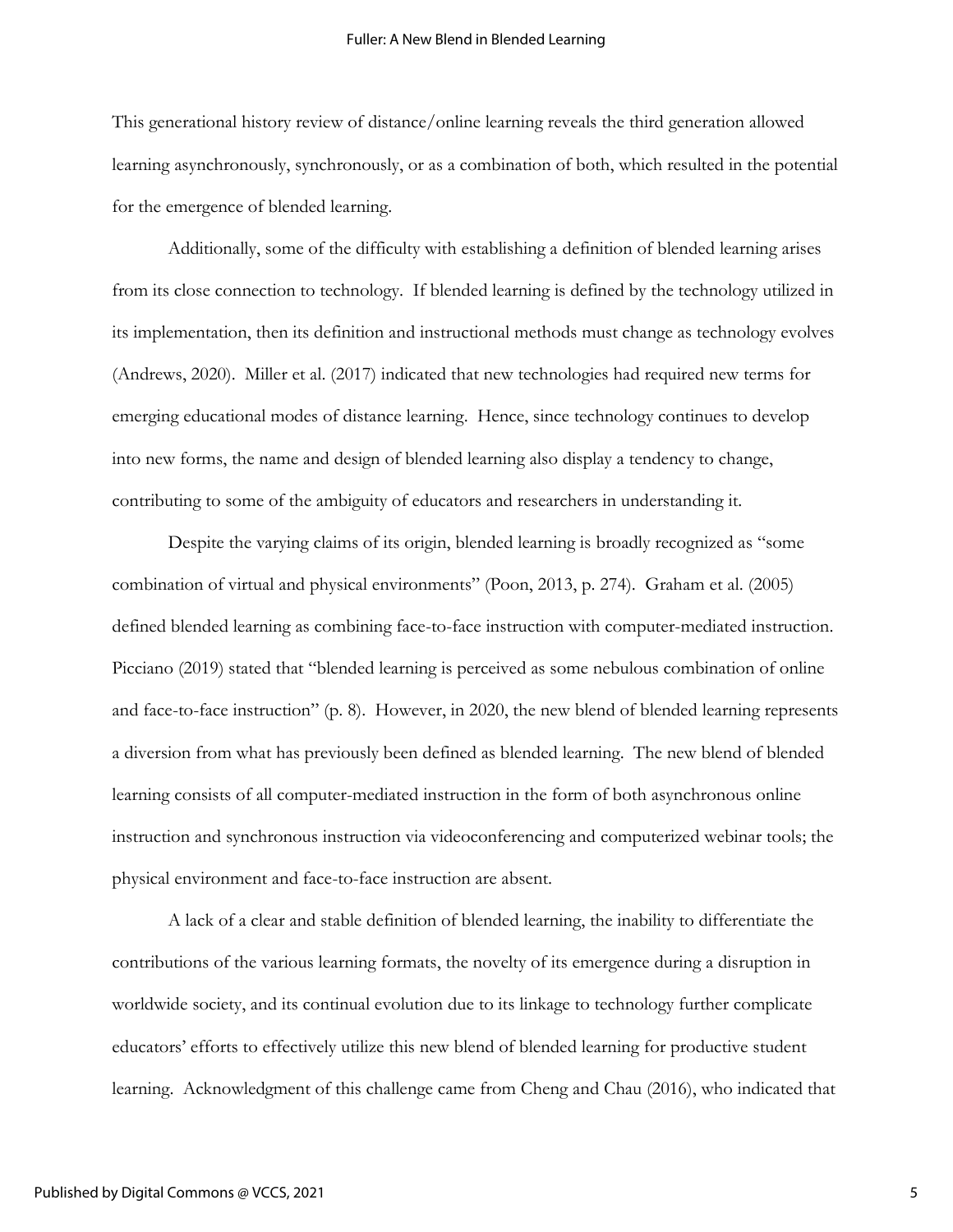blended learning could be composed of different combinations with some effective and some ineffective. One suggested approach came from Andrews (2020), who posited that educators must consider the type or combination of blended learning being utilized. Consideration of how the blended learning format integrates these four dimensions should be involved in their evaluation: physical space (F2F vs. computerized); time (asynchronous vs. synchronous); fidelity (media vs. text), and humanness (human vs. machine) (Graham et al., 2005; Andrews, 2020).

Investigation into the generational picture of distance learning also allows a view of some of the confusion with the determination of the origins of blended learning and a preferred approach to its effective implementation. Some researchers indicated that face-to-face learning and online/blended learning were equivalents (Demirer & Sahin, 2013). Some researchers stated that online/blended learning was not as effective as face-to-face learning (Xu & Jaggars, 2014). Other researchers have claimed that blended learning exceeds face-to-face learning (Tseng & Walsh, 2016). Nevertheless, a point of consideration in the studies is what is actually being measured and how. As in the contemplation of any research, the study and its findings need to be carefully reviewed. For example, in Tseng and Walsh's (2016) study, the results were determined by students' self-reports. The results were that the students **reported** "significantly higher overall learning motivation," and the students **reported** "higher levels of learning outcomes," yet the final grades between the blended courses and the face-to-face courses had no significant difference (Tseng & Walsh, 2016, p. 50). The presence of conflicting research reports further complicates an educator's pursuit of effective implementation of this new form of blended learning.

The determination of what would be sufficient learning theories to apply to blended learning is also debated. As blended learning was emerging, the scholarly thought was that the theories of learning that applied to face-to-face learning could also explain distance learning (Andrews, 2020). As cited in Andrews (2020), Keegan (1986) advocated the need for a specific theory for distance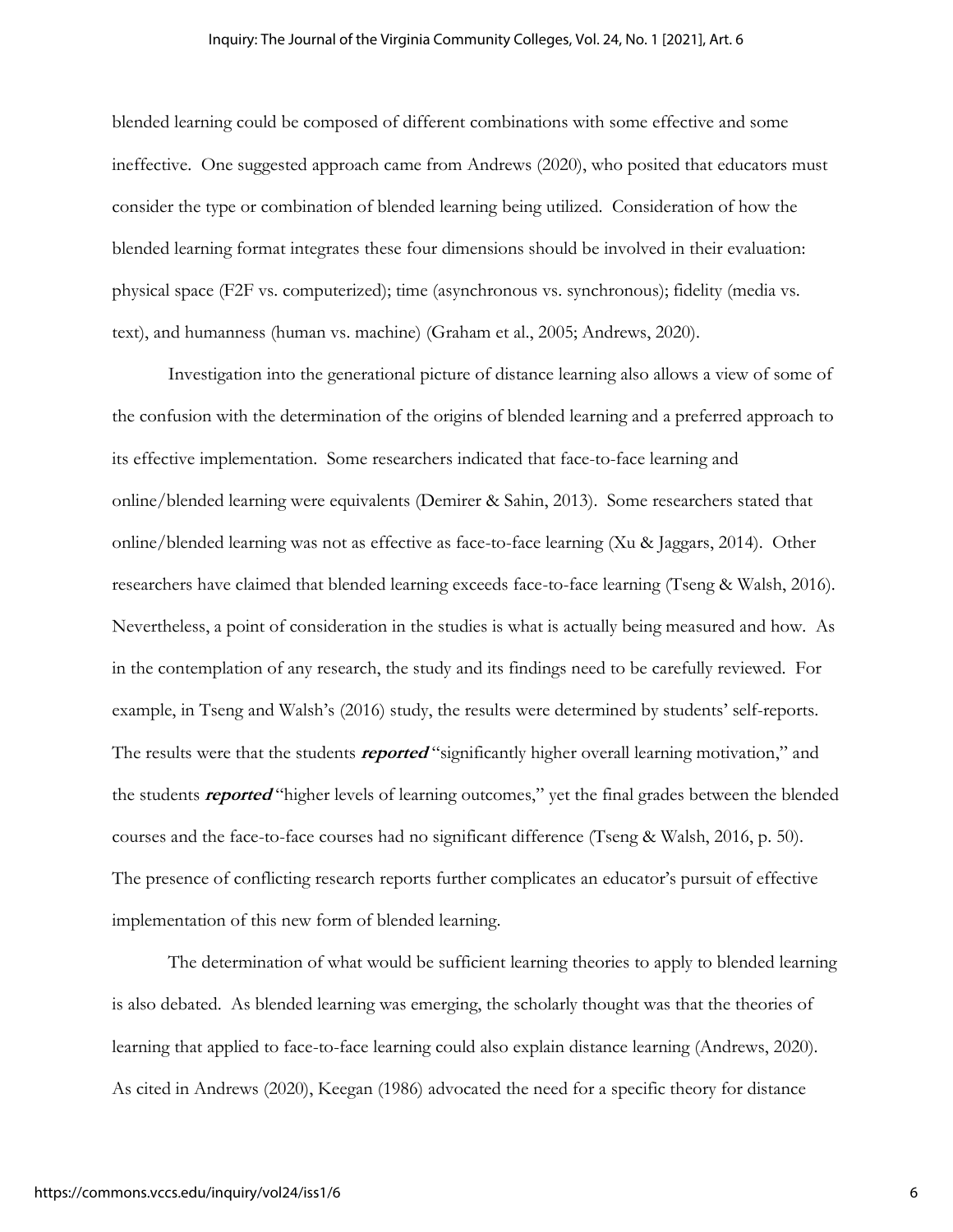learning, which contributed to Simonson's (1999) equivalency theory. The equivalency theory states "distance education's appropriate application should provide equivalent learning experiences for all students - distant and local - in order for there to be expectations of equivalent outcomes of the educational experience" (Simonson, 1999, p. 7). Simonson stated that distance learning and local learning are "*fundamentally* different, even when interactive technologies are used" (p. 7). However, even though the learning experiences may be different, they should be equivalent, and the location of the learners should not mean that any learner should have "different, possibly lesser, instructional experiences" (Simonson, 1999, p. 7).

Bernard et al. (2004) continued research with the equivalency theory's premise of relative effectiveness and the nature and extent of the impact on essential outcomes and concluded that "methodology and pedagogy are more important than media in predicting achievement" (pp. 379, 399). The theory has been further advanced by the work of Dell et al. (2010), which concluded that to achieve equivalent outcomes, "methods of instruction are more important than the delivery platform" (abstract). As an educator is designing and implementing this new blend of blended learning courses, the challenge of bringing all of these aspects of research, debate, theory, history, and association will inform design.

#### **Research on Blended Learning**

Utilization of research into blending learning assists educators with their creation of informed design for and implementation of the new blend of blended learning. However, research will not reveal a clear-cut path to the successful implementation of a blended course with effective instructional practices to engage students in the learning process. The earlier discussions of this paper clearly indicate the muddled paths by which blended learning has arrived in higher education. Additionally, discerning in research which study is based on online learning or blended learning is difficult as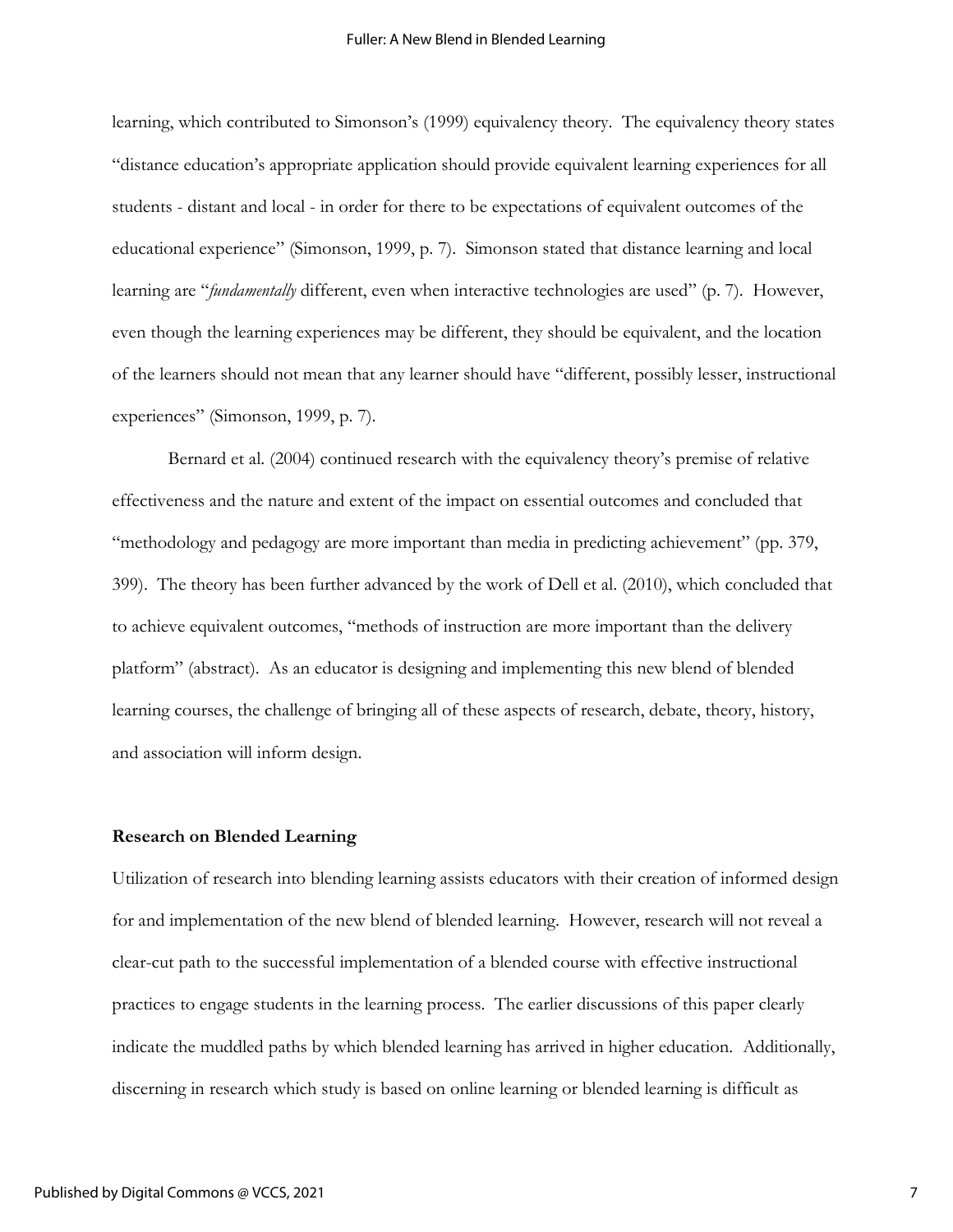terms, such as *distance learning, online learning,* and *blended learning* are not necessarily used with much specificity. Studies of higher education environments also do not necessarily define their populations well, and confusion can exist with classifications of collegiate students and adult learners. Furthermore, Christensen et al. (2011a) warned that the many variables in delivery methods of online learning make conclusions about effectiveness difficult. However, with consideration of these cautions, research can be a worthwhile contributor to educators revealing the advantages, drawbacks, and research-supported approaches to blending learning.

#### *Advantages*

In general, many scholars and educators support blended learning's potential of making higher education "more attractive, accessible and effective for adult learners" (Deschacht & Goeman, 2015, p. 83). In much of published research, the themes of convenience, flexibility, and popularity recur regarding the advantages of blended learning. Deschacht and Goeman (2015) reported the convenience of blended learning for students who are combining jobs, family, and education, who live in remote areas, or who have specific learning needs. The reduced classroom contact hours with study materials, assessments, and coaching delivered online are conveniences for learners (Deschacht & Goeman, 2015). Distance learning allows students the convenience of determining the setting in which they learn best (Kentnor, 2015). Poon (2013) listed flexibility as a leading factor in students' preference for blended learning. According to Christensen et al. (2011), ample research on online learning worldwide supports its popularity. Owston et al.'s (2013) research claimed the benefits of flexibility, efficiency, convenience, and learner engagement and found that high achieving learners were more satisfied with the blended learning environment than low achieving students. High achievers found blended learning more convenient and engaging, felt they learned course concepts better than in face-to-face courses, and would prefer to take a blended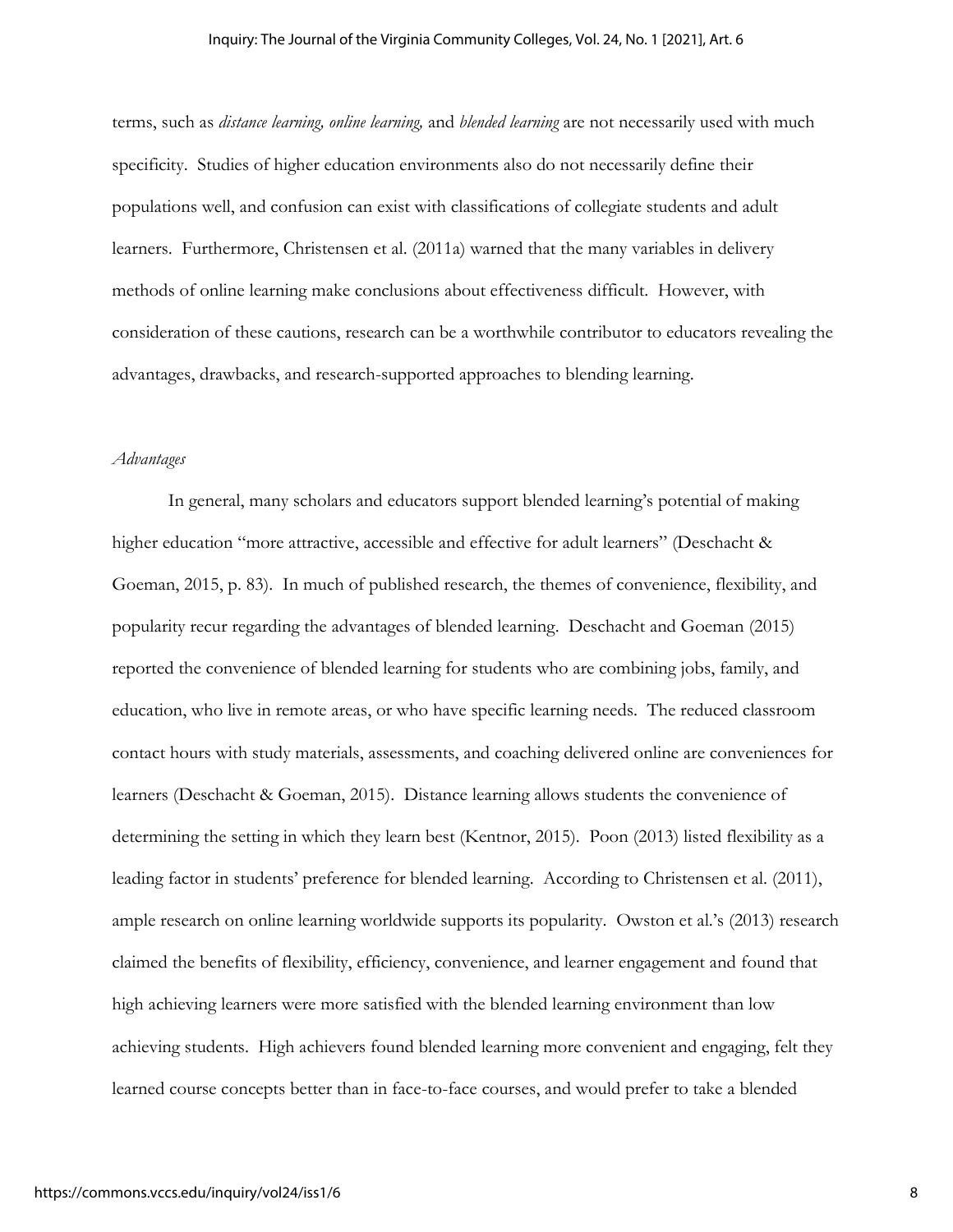course again; low achievers were least satisfied, least likely to take another blended learning course, and preferred face-to-face learning (Owston et al., 2013).

Other advantages attributed to blended learning are presented in the research. Andrews (2020) reported that students who prefer blended learning appreciated more time for processing and reflecting upon the course content. Ervin (2019) suggested that students valued blended learning's opportunities for personalization of their learning. Other students, according to Ervin, prized the accessibility factor of blended learning. Christensen et al. (2011b) claimed learners who are not able to physically attend on-campus classes or have financial barriers preventing commuting or living on campus benefited from blended learning's accessibility. Furthermore, from a higher education institution's viewpoint, Maloney et al. (2015) claimed cost savings of blended learning over face-toface learning.

Some studies found multiple perspectives when comparing blended learning to face-to-face learning. For example, Andrews (2020) reported that some research showed no difference in competency between the two groups of students, but the rate of satisfaction of blended students was significantly higher. Spanjers et al. (2015), however, found students were equally satisfied with both learning types. Student satisfaction is an often-mentioned advantage of distance/blended learning (Andrews, 2020; Deschacht & Goeman, 2015; Kintu et al., 2017; Reissman et al., 2015; Willging & Johnson, 2009). Studies across a span of years indicate that interaction, either instructor to student or student to student, contribute to high student satisfaction in distance learning (Arbaugh, 2000; Eom et al., 2006; Garrison & Kanuka, 2004; Kintu and Zhu, 2016; Kintu et al., 2017; Abou Naaj et al., 2012; Swan, 2001). Student satisfaction becomes an important contributor to course completion. Wilging and Johnson (2009) named student satisfaction in online/blended learning as a strong factor for its effectiveness. Deschacht and Goeman (2015) suggested that students' satisfaction is a crucial element in reducing dropouts in blended learning.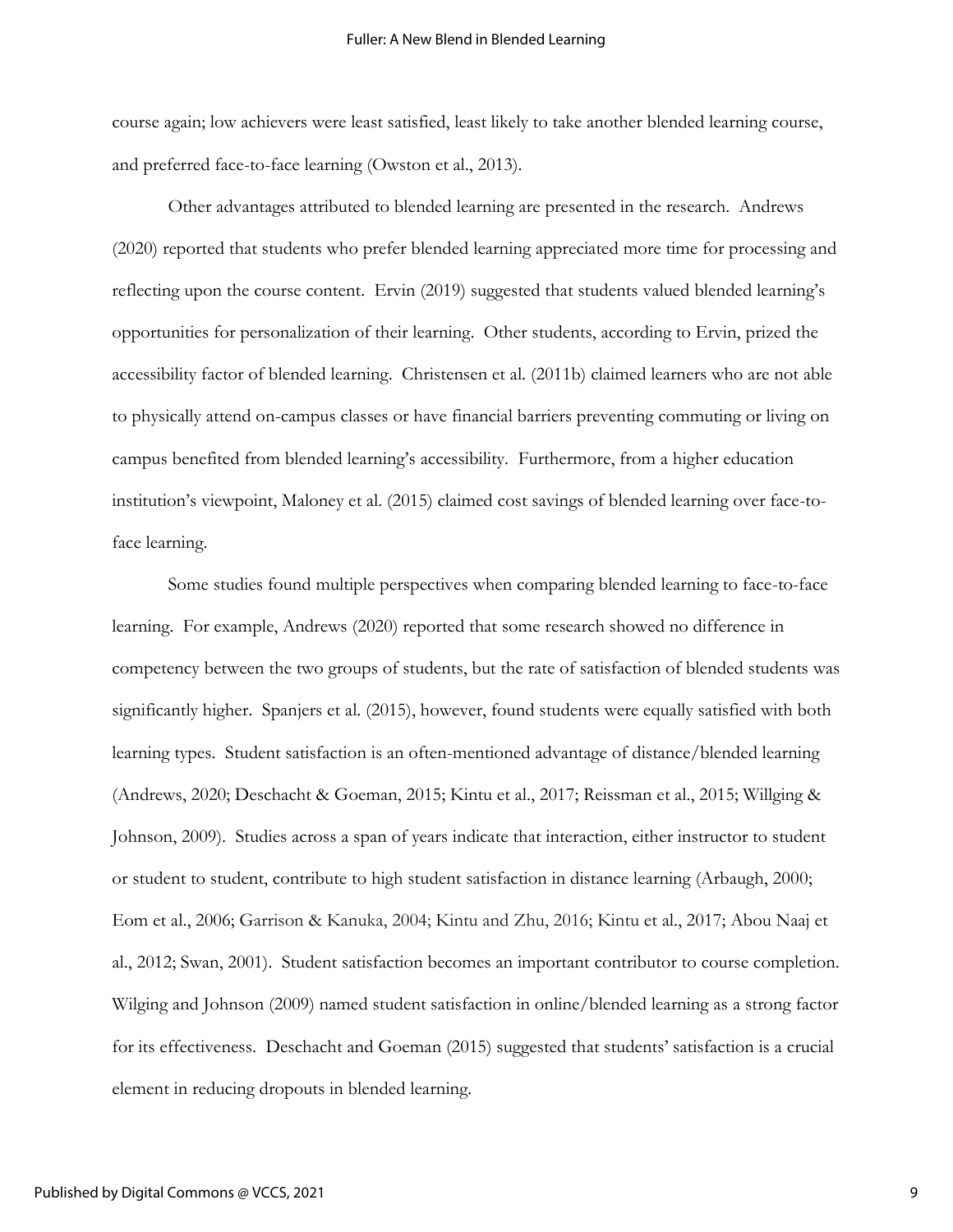Some studies showed both advantages and drawbacks to blended learning. For instance, Deschacht and Goeman (2015) found blended learning led to higher exam scores and slightly higher course pass rates but did not improve the course persistence of certain students. The researchers aptly reminded readers that the positives of the study need to be viewed with the following consideration: If more students drop out, the remaining learners (those who continued) may have been better students, and, accordingly, without the dropout students' low scores, the exam results and pass rate have been skewed. Hence, the effects of blended learning may be overestimated if only exam scores are investigated (Deschacht & Goeman, 2015). A complete review of the studies should be conducted as educators are considering both the advantages and drawbacks of blended learning. With knowledge of the advantages, educators understand what works well with blended learning and can edify those strengths in their courses. A review of the drawbacks is also useful to educators as they are preparing their courses.

### *Drawbacks*

Research reports drawbacks to blended learning as well. The first consideration is a reminder that since there are so many blends to distance education, not all varieties are effective (Koch & McAdory, 2012). As with the review of research on the advantages of blended learning, educators must look carefully at the many variables of a study and be cognizant of the muddled history, terminology, and varying formats of blended learning. Student retention is often cited as a drawback to distance learning (Deschacht & Goeman, 2015; Xu & Jaggers, 2014). Higher education blended learning courses have a higher dropout rate than face-to-face courses (Andrews, 2020; Deschacht & Goeman, 2015). The reasons are many, but the research provides educators with areas to address in their course design and implementation.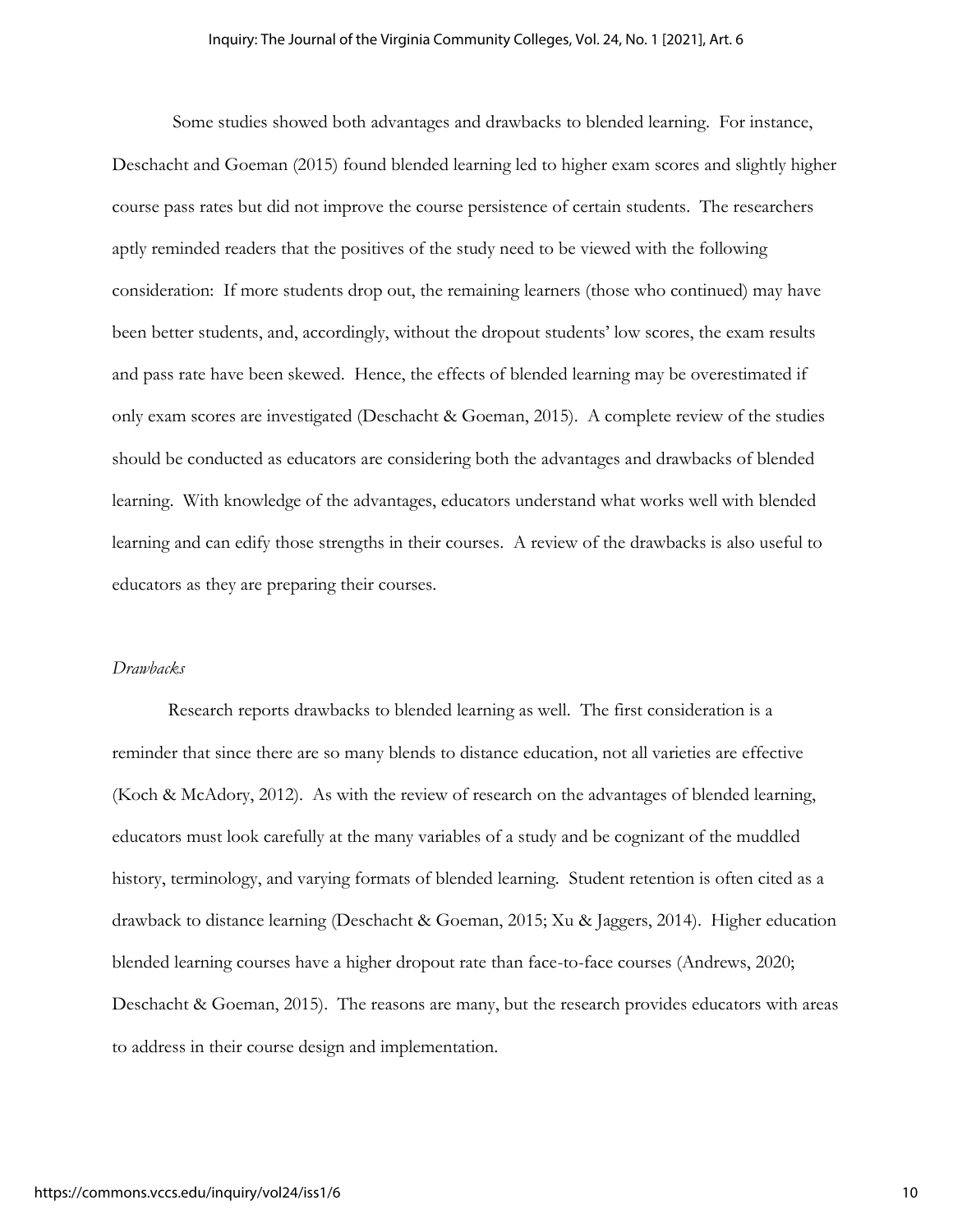#### Fuller: A New Blend in Blended Learning

Chyung (2001) reported that students drop out because their interests and the course structure do not match or because they lack confidence in a distance learning environment. Students have to adjust psychologically to teaching differences (Szeto & Cheng, 2016). Furthermore, Kintu et al., (2017) listed "one big challenge" in blended learning is how to be sure learners can successfully use technology as "users getting into difficulties with technology may result in abandoning learning" (p. 1). System functionality may lead to either success or failure as poor quality in technology destroys user satisfaction, but quality technology positively affects satisfaction (Kintu et al., 2017). An indicator of success in blended learning is the user's continued navigation through the technology of the learning management system (Kintu et al., 2017). If the user can effectively use the learning management system and its various tools, then learning outcomes improve, but a lack of computer skills causes failure (Kintu et al., 2017).

Additionally, the use of some of the technology is still developing and lacks conclusive research on effectiveness and best practices. Computer-mediated communication (CMC) in the form of computer conferencing has been gaining popularity since the last century as Garrison et al. (1999) presented in their study on its more common use in higher education. The new blend in blended learning utilizes CMC in the form of videoconferencing and webinars through Zoom, a desktop video conferencing service, to take the place of what has previously been the face-to-face component in blended learning. However, practitioners, writers, and associations are advocating that a phenomenon named Zoom fatigue is affecting users of the Zoom platform. Unfortunately, the phenomenon is so new that scholarly research is lacking, but some media sources have printed information. For instance, the American Heart Association and Zoom Video Communications, Inc., published "a multi-facet strategy to combat burnout and address mental wellbeing" to address the "concern over virtual fatigue" (Press Release, 2020, para. 1, 6). Kobie (2020) published an article in *PC Pro,* acknowledging the problem. Wiederhold (2020) reported on the new phenomenon that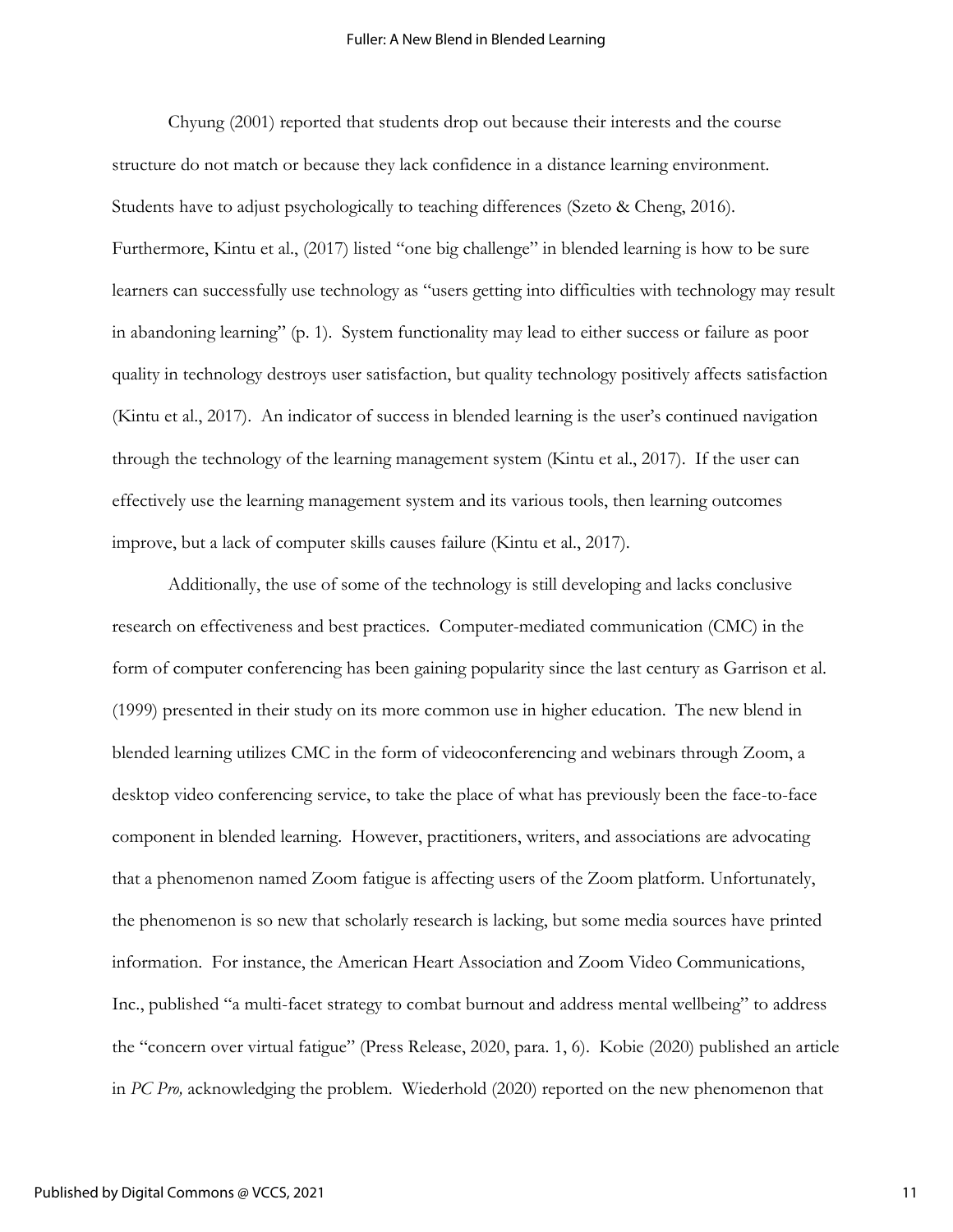researchers and journalists have begun calling "Zoom fatigue." Even though researched information is not yet available, educators should be aware of this technological downside.

Another drawback suggested in research is the overloading of learners (Andrews, 2020). The demands of blended learning should be considered in course design as well as the students' perceptions of the course's work. Spanjers et al.'s (2015) study reported a negative effect size for investment, which meant that students perceived blended learning to be "more demanding and/or less appropriate with regard to the required investments compared with more traditional learning" (p. 69). Spanjers et al. concluded that although their research had some limitations, it did support the assertion that Sitzmann et al. (2006) found, which suggested that blended learning may be more demanding than face-to-face learning. The researchers also asserted, however, that the investment of more time, effort, and work in the blended course might have been a contributing factor in the studies' concluding that blended learning had higher effectiveness (Sitzmann et al., 2006; Spanjers et al., 2015).

In addition to the student considerations, blended learning instruction is a new or different experience for many instructors. Andrews (2020) stated that instructors must adjust a face-to-face course in order to blend it with an online component. Some instructors were found to be unsure about how to modify their classes for the blended environment (Freeman & Tremblay, 2013). Purposeful design, including working with an instructional designer, and transformation of teaching are supported in research (Capra, 2014; Szeto & Cheng, 2016). Additionally, Koch and McAdory (2012) indicated that sometimes there is resistance to the teaching of blended instruction by instructors who feel classroom presence is what makes a difference in teaching. Others resisted moving to blended learning as they felt that reviewing online activities was too much loss of in-class teaching or felt online components contained too much extraneous information (Freeman &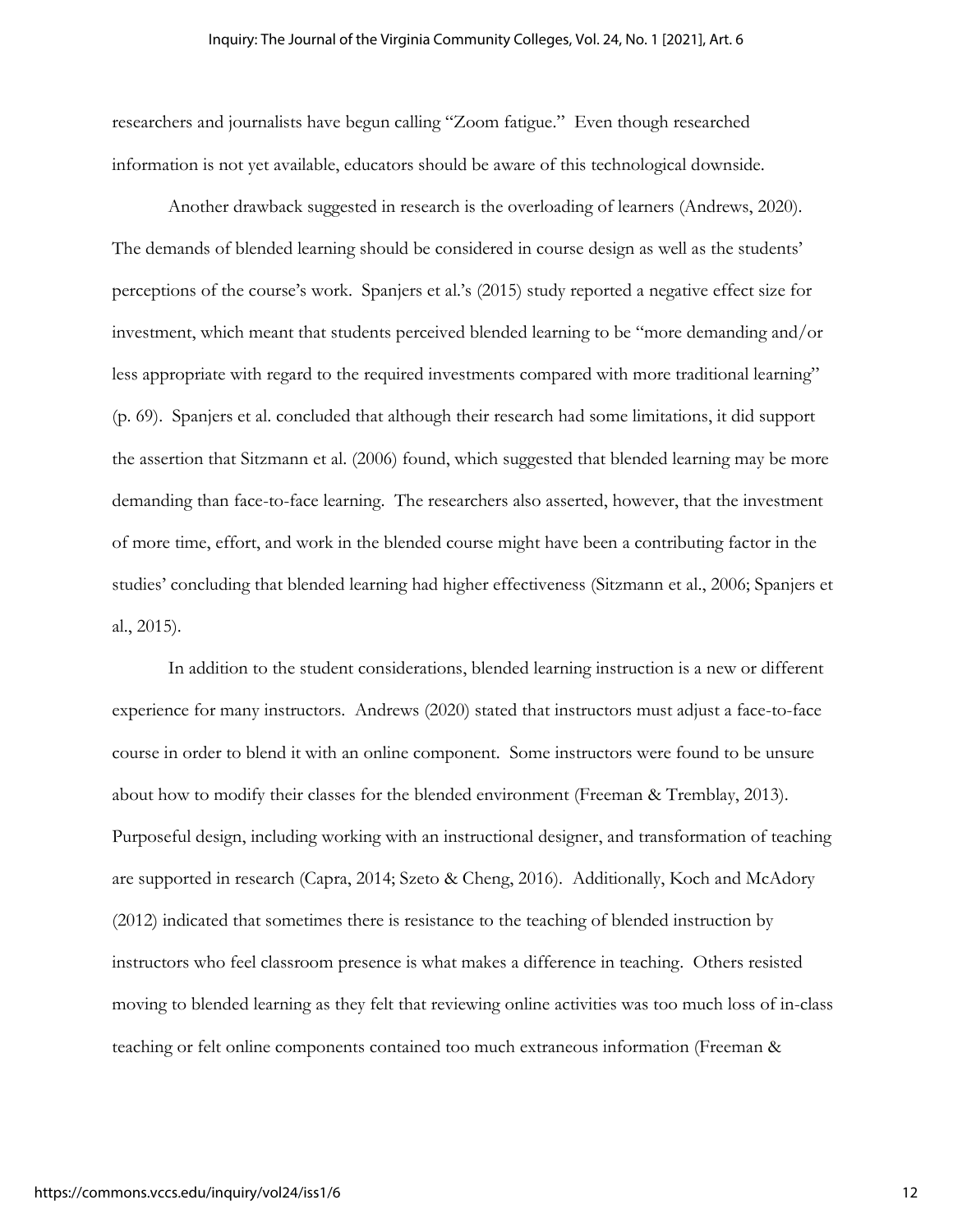Trambley, 2013). Both parties of students and instructors need to be considered in the design and implementation of this new blend of blended learning.

#### **Concluding Charge to Readers**

Higher education institutions and educators continue to adapt to the changing needs of society. Innovations, such as those created by new technology, as well as disruptions, such as the COVID-19 pandemic of 2020, modify the modes of learning instruction. Increased reliance on more computerized technology and mobility restrictions due to the pandemic have created a new blend of blended learning. Unlike the vast majority of previous forms of recent blended learning that utilized a mixture of face-to-face and online delivery, this new blend is entirely computerized, but not exclusively asynchronous online learning. This new blend is partially asynchronous online delivery and partly synchronous instruction via computer-mediated communication of videoconferencing and webinars via tools such as Zoom, a desktop video conferencing service. This paper aims to assist educators with their pursuit of effective strategies for the successful design and implementation of this new blend of blended learning.

Gaining an understanding of the muddled history of blended learning and developing an awareness of its advantages and drawbacks equip the higher education practitioner with knowledge for course design and implementation of this new blend of blended learning. A review of some of the research of distance learning in order to more fully understand blended learning reveals the ambiguity with and sometimes simultaneous use of terms, such as *distance, online, blended*, *e-learning*, and *hybrid* to refer to similar or the same instructional methodology. Additionally, the higher education practitioner utilizing research must scrutinize studies to ascertain applicability for his or her instructional needs. For instance, in the research studies, settings should be considered as some might be corporate, as the corporate arena began to use computers for educational purposes during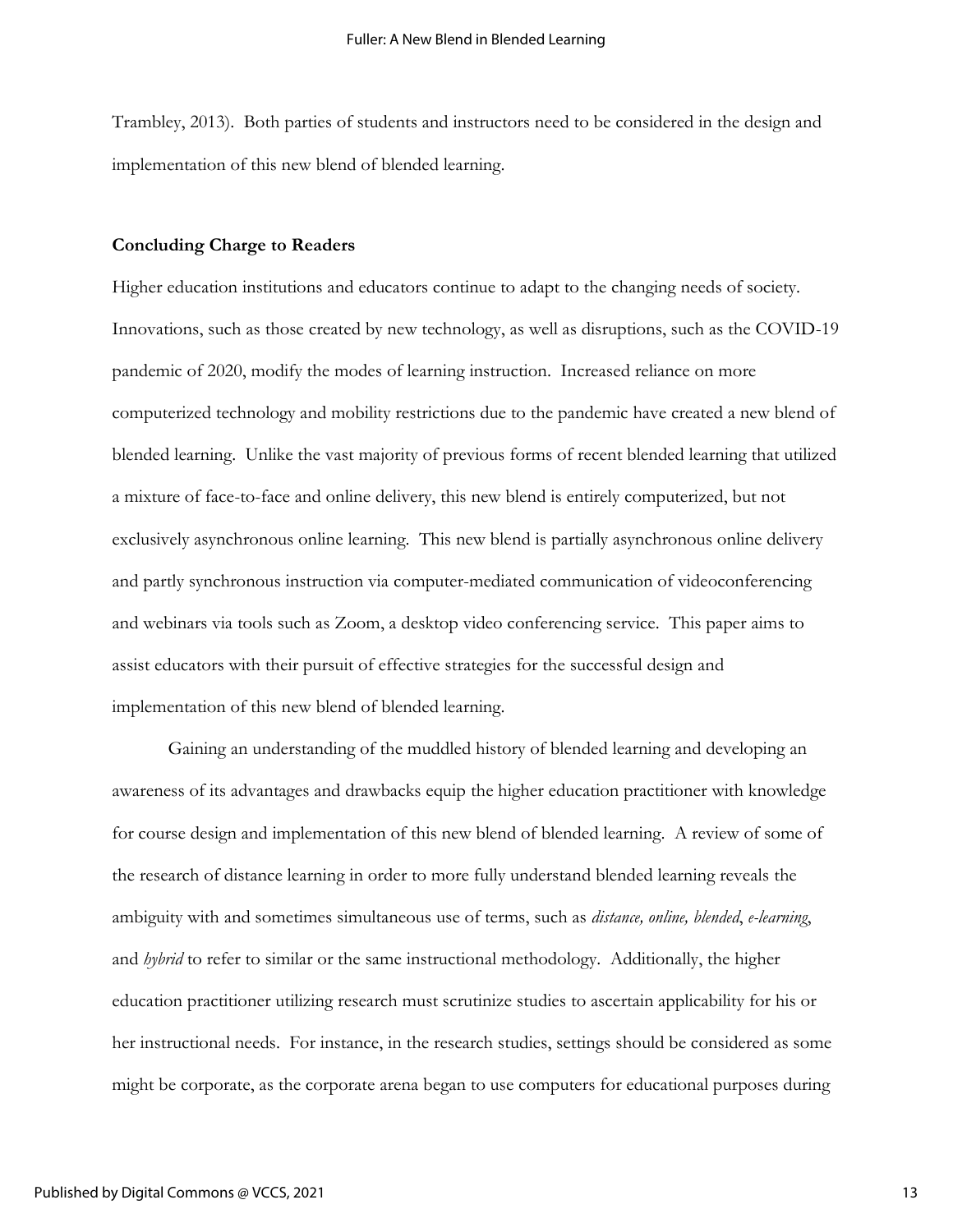the 1980s while higher education did not begin online courses until the early to mid-1990s (Kentnor, 2015). Additionally, studies have varied populations from elementary to graduate students.

 Distance learning has a recognized history of approximately 300 years (Kentnor, 2015), although others such as Keegan (2014), as cited in Andrews (2020), will argue that its use existed centuries ago dating to biblical times through the letters of Apostle Paul. The rapid growth of distance learning, however, began in the late 1990s with online technology's influence (Kentnor, 2015), and eventually birthed blended learning with online components. To understand the breadth of blended learning, an educator should view research from the last approximate 20 years. Blended learning is not static; with its continual association with evolving technology, each new reiteration of educational technology affects blended learning and researchers. "Innovative pedagogical approaches through the use of technology in teaching and learning" are necessities, according to Kintu et al. (2017), for a worthwhile blended learning environment (p. 18). To effectively design and implement blended learning, practitioners should meld learner characteristics, design features, and learning outcomes (Kintu et al., 2017). In order to be aware of the pedagogy, technology, options, outcomes, and other qualities for good blended learning design and implementation, research is needed. Kentnor (2015) offered that to improve the quality of education educators provide, they need to "investigate and understand the progression and advancements in educational technology and the variety of methods used to deliver knowledge" (p. 22). Informed with a span of research about blended learning, educators are more prepared to design and to implement their own courses in this new blend of blended learning.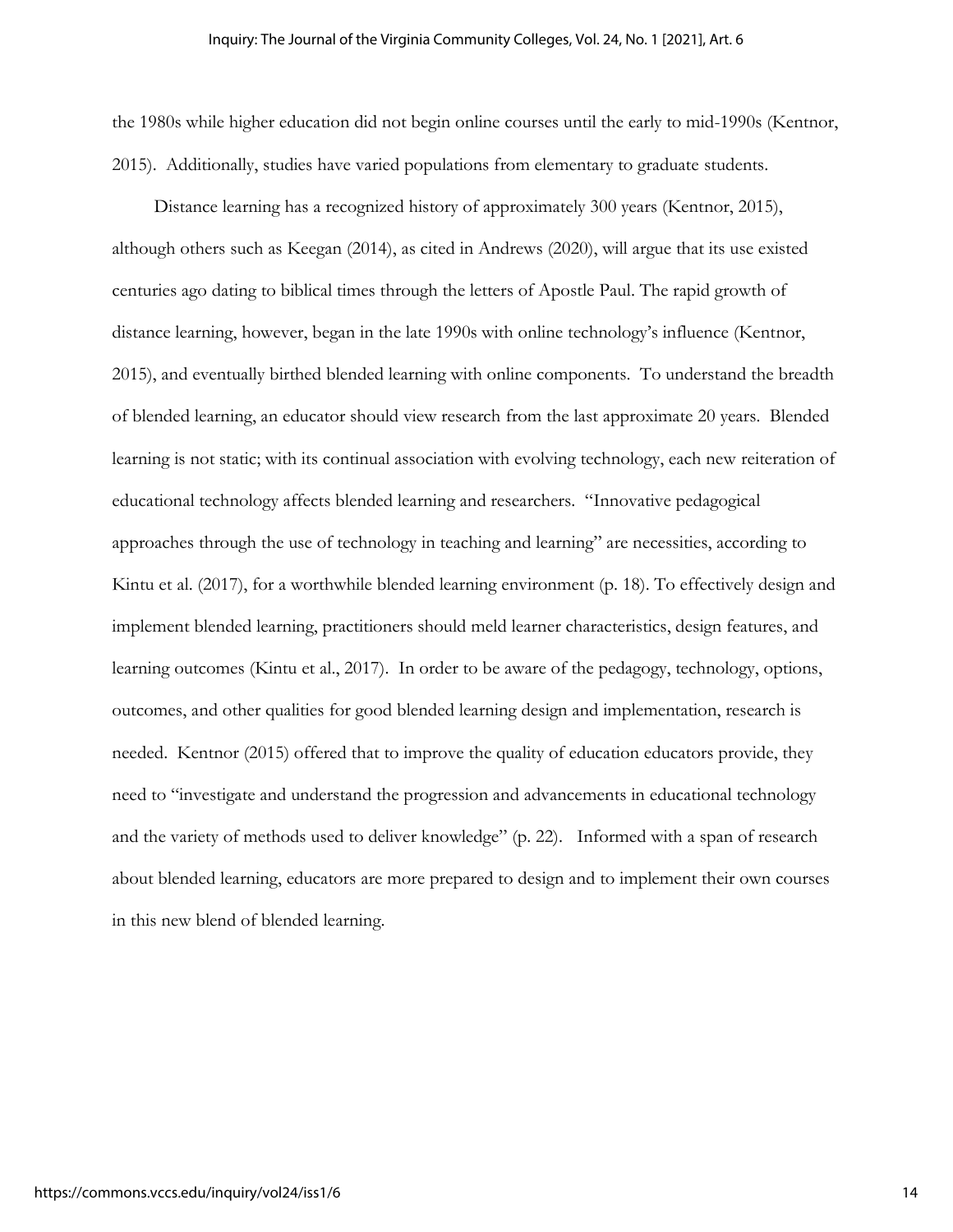#### **References**

- Abou Naaj, M., Nachouki, M., & Ankit, A. (2012). Evaluating student satisfaction with blended learning in a gender-segregated environment. *Journal of Information Technology Education, 11*, 185-200. doi:10.28945/1692
- Allen, I. E., & Seaman, J. (2016). *Online report card: Tracking online education in the United States*. http://www.onlinelearningsurvey.com/reports/onlinereportcard.pdf
- Andrews, A. M. (2020). *The right mix: A single case study into a blended learning program at Tobrikay Corporation* [Doctoral dissertation, Liberty University]. Scholars Crossing. https://digitalcommons.liberty.edu/doctoral/2339
- Aoki, K. (2012). Generations of distance education: Technologies, pedagogies, and organizations. *Procedia – Social and Behavioral Sciences, 55*, 1183–1187. doi:10.1016 /j.sbspro.2012.09.613
- Arbaugh, J. B. (2000). How classroom environment and student engagement affect learning in internet-based MBA courses. *Business Communication Quarterly, 63*(4), 9–26. doi:10.1177/108056990006300402
- Bergmann, H. F. (2001). "The silent university": The society to encourage studies at home, 1873- 1897. *The New England Quarterly, 74*(3), 447-477. doi:10.2307/3185427
- Bernard, R. M., Abrami, P. C., Lou, Y., Borokhovski, E., Wade, A., Wozney, L., Wallet, P. A., Fiset, M., & Huang, B. (2004). How does distance education compare with classroom instruction? A meta-analysis of the empirical literature. *Review of Educational Research, 74*(3), 379-439. doi:10.3102/00346543074003379
- Capra, T. (2014). Online education from the perspective of community college students within the community of inquiry paradigm*. Community College Journal of Research and Practice, 38(2-3)*, 108– 121. doi:10.1080/10668926.2014.851949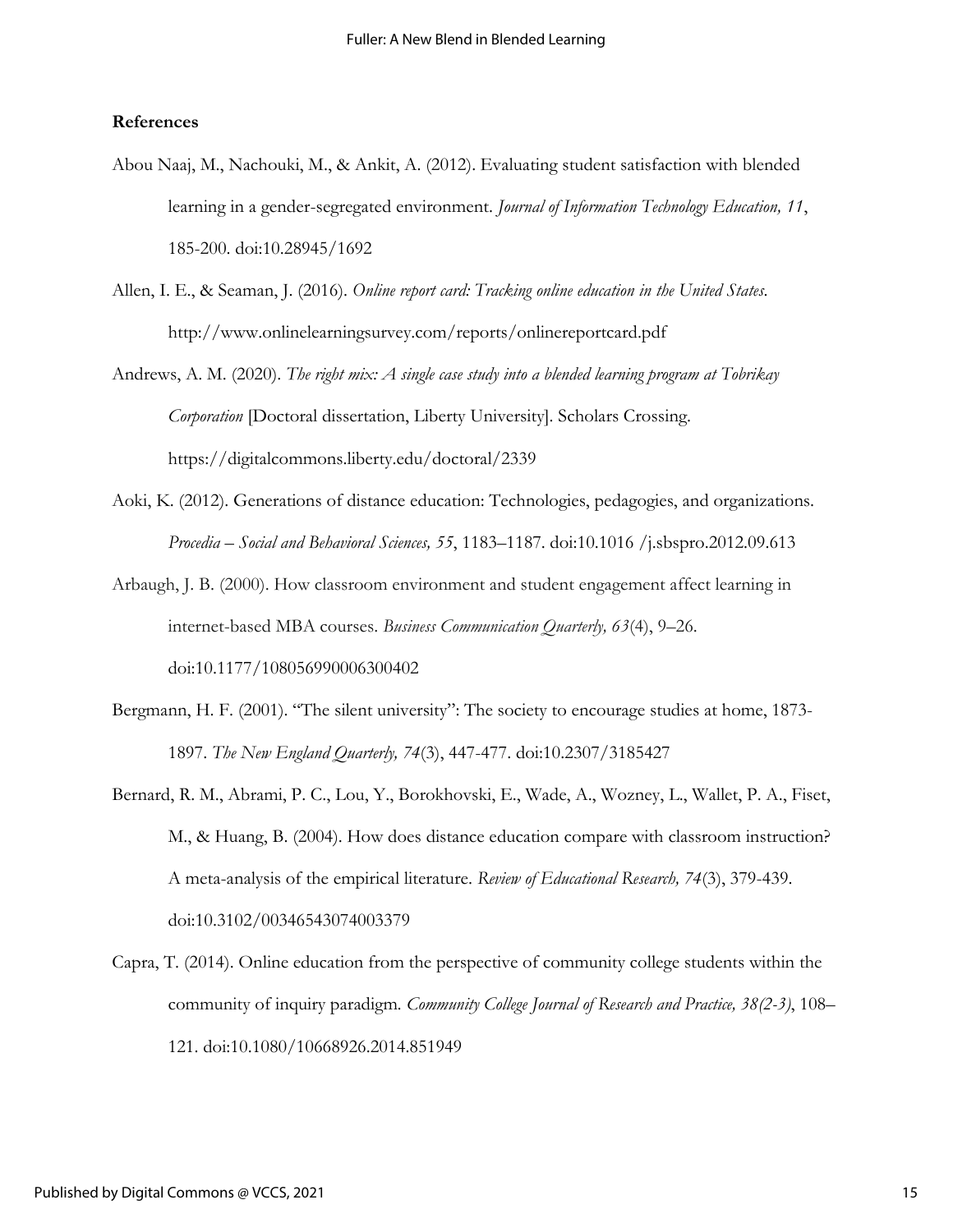- Cheng, G., & Chau, J. (2016). Exploring the relationships between learning styles, online participation, learning achievement and course satisfaction: An empirical study of a blended learning course. *British Journal of Educational Technology, 47*(2), 257-278. doi:10.1111/bjet.12243
- Christensen, C. M., Horn, M. B., & Johnson, C. W. (2011). *Disrupting class: How disruptive innovation will change the way the world learns: Vol. updated and expanded new ed*. McGraw-Hill Professional.
- Christensen, C. M., Horn, M. B., Caldera, L., Soares, L., Innosight Institute, & Center for American Progress. (2011). *Disrupting college: How disruptive innovation can deliver quality and affordability to postsecondary education.* https://files.eric.ed.gov/fulltext/ED535182.pdf
- Chyung, S. Y. (2001). Systematic and systemic approaches to reducing attrition rates in online higher education. *American Journal of Distance Education, 15*(3), 36-49. doi:10.1080/08923640109527092
- Dell, C. A., Low, C., & Wilker, J. F. (2010). Comparing student achievement in online and face-toface classes. *Journal of Online Learning and Teaching, 6*(1), https://jolt.merlot.org/vol6no1/dell\_0310.htm
- Demirer, V., & Sahin, I. (2013). Effect of blended learning environment on transfer of learning: An experimental study. *Journal of Computer Assisted Learning, 29*(6), 518-529. doi:10.1111/jcal.12009
- Deschacht, N., & Goeman, K. (2015). The effect of blended learning on course persistence and performance of adult learners: A difference-in-differences analysis. *Computers & Education*, *87*, 83–89. doi:10.1016/j.compedu.2015.03.020
- Dziuban, C., Graham, C. R., Moskal, P. D., Norberg, A., & Sicilia, N. (2018). Blended learning: The new normal and emerging technologies. *International Journal of Educational Technology in Higher Education, 15*(1), 1-16. doi:10.1186/s41239-017-0087-5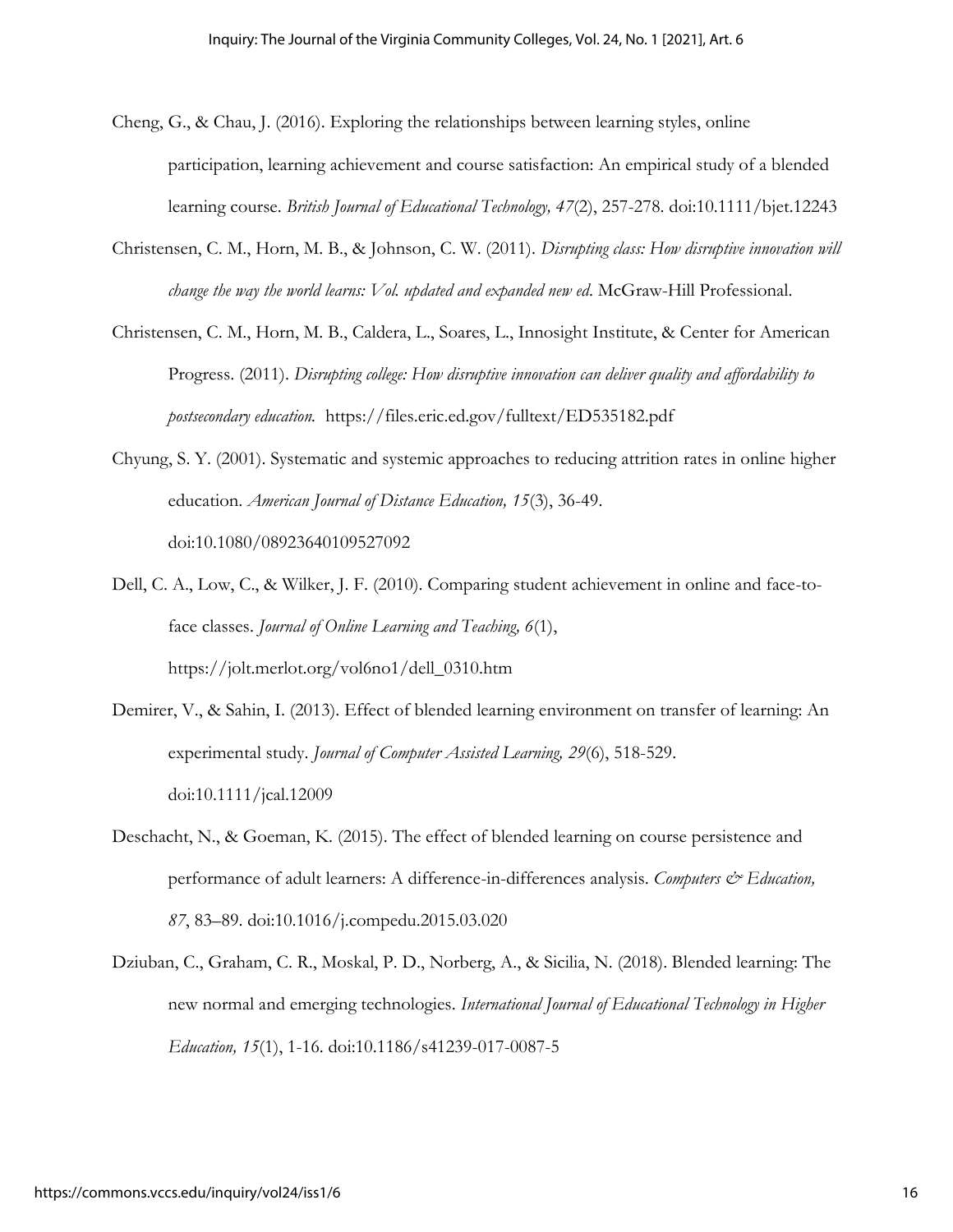- Eom, S. B., Wen, H. J., & Ashill, N. (2006). The determinants of students' perceived learning outcomes and satisfaction in university online education: An empirical investigation. *Decision Sciences Journal of Innovative Education, 4*(2), 215–235. doi:10.1111/j.1540-4609.2006.00114.x
- Ervin, J. L. (2019). *Undergraduate education students' experiences in online cooperative learning activities: An embedded single-case study* [Doctoral dissertation, Liberty University]. Scholars Crossing. https://digitalcommons.liberty.edu/doctoral/2218
- Freeman, W., & Tremblay, T. (2013). Design considerations for supporting the reluctant adoption of blended learning. *Journal of Online Learning and Teaching, 9*(1), 80–88. https://jolt.merlot.org/vol9no1/freeman\_0313.pdf
- Garrison, D. R., & Kanuka, H. (2004). Blended learning: Uncovering its transformative potential in higher education. *The Internet and Higher Education, 7*(2), 95-105. doi:10.1016/j.iheduc.2004.02.001
- Garrison, D. R., Anderson, T., & Archer, W. (1999). Critical inquiry in a text-based environment: Computer conferencing in higher education. *The Internet and Higher Education, 2*(2-3), 87–105. doi:10.1016/S1096-7516(00)00016-6
- Graham, C. R., Allen, S., & Ure, D. (2005). Benefits and challenges of blended learning environments. In *Encyclopedia of Information Science and Technology* (Vol. 1, pp. 253–259). IGI Global.
- Kentnor, H. E. (2015). Distance education and the evolution of online learning in the United States. *Curriculum and Teaching Dialogu*e, *17*(1-2), 21-34.

https://digitalcommons.du.edu/cgi/viewcontent.cgi?article=1026&context=law\_facpub

Kintu, M. J., & Zhu, C. (2016). Student characteristics and learning outcomes in a blended learning environment intervention in a Ugandan University. *Electronic Journal of e-Learning, 14*(3), 181– 195. https://files.eric.ed.gov/fulltext/EJ1107126.pdf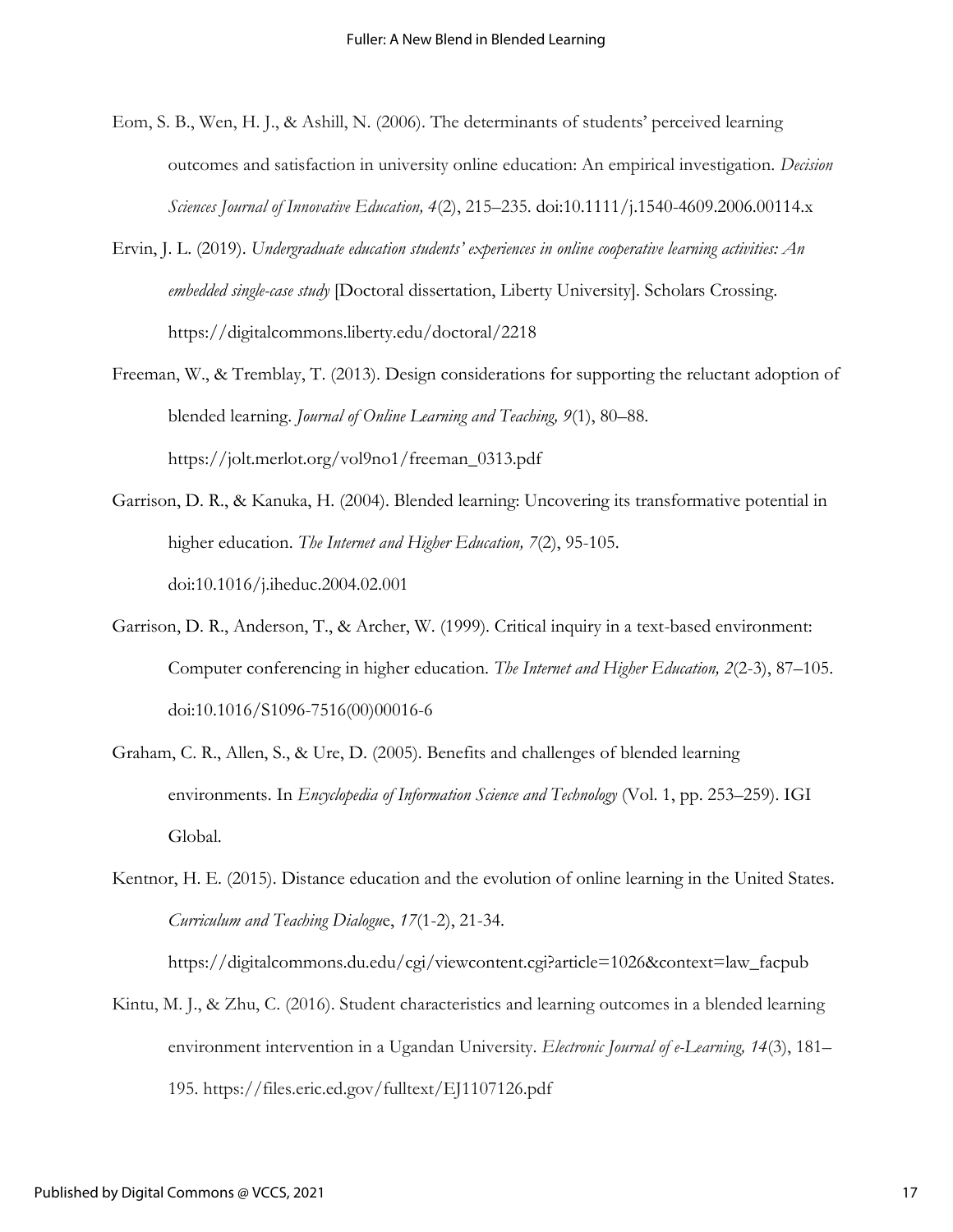- Kintu, M. J., Zhu, C., & Kagambe, E. (2017). Blended learning effectiveness: The relationship between student characteristics, design features and outcomes: Revista de universidad y sociedad del conocimiento. *International Journal of Educational Technology in Higher Education, 14*, 1-20. doi:10.1186/s41239-017-0043-4
- Kobie, N. (2020, April 23). Zoom fatigue is very real and I have it. *PC Pro,* 23. https://searchproquest-com.
- Koch, J. V., & McAdory, A. R. (2012). Still no significant difference? The impact of distance learning on student success in undergraduate managerial economics. *Journal of Economics and Finance Education, 11*(1), 27–38. http://www.economics-finance.org/jefe/volume11- 1/03.%20Koch%20Vol.%2011%20(1)%20Article.pdf
- Maloney, S., Nicklen, P., Rivers, G., Foo, J., Ooi, Y. Y., Reeves, S., Walsh, K., & Ilic, D. (2015). A cost-effectiveness analysis of blended versus face-to-face delivery of evidence-based medicine to medical students. *Journal of Medical Internet Research, 17*(7). doi:10.2196/jmir.4346
- Miller, A., Topper, A. M., & Richardson, S. (2017). *Suggestions for improving IPEDS distance education data collection.* U.S. Department of Education: National Postsecondary Education Cooperative.

https://nces.ed.gov/ipeds/pdf/NPEC/data/NPEC\_Paper\_IPEDS\_Distance\_Education\_2 017.pdf

- Owston, R., York, D., & Murtha, S. (2013). Student perceptions and achievement in a university blended learning strategic initiative. *The Internet and Higher Education, 18*, 38-46. doi:10.1016/j.iheduc.2012.12.003
- Picciano, A. G. (2019). Blending with purpose: The multimodal model. *Online Learning, 13*(1), 7-18. doi:10.24059/olj.v13i1.1673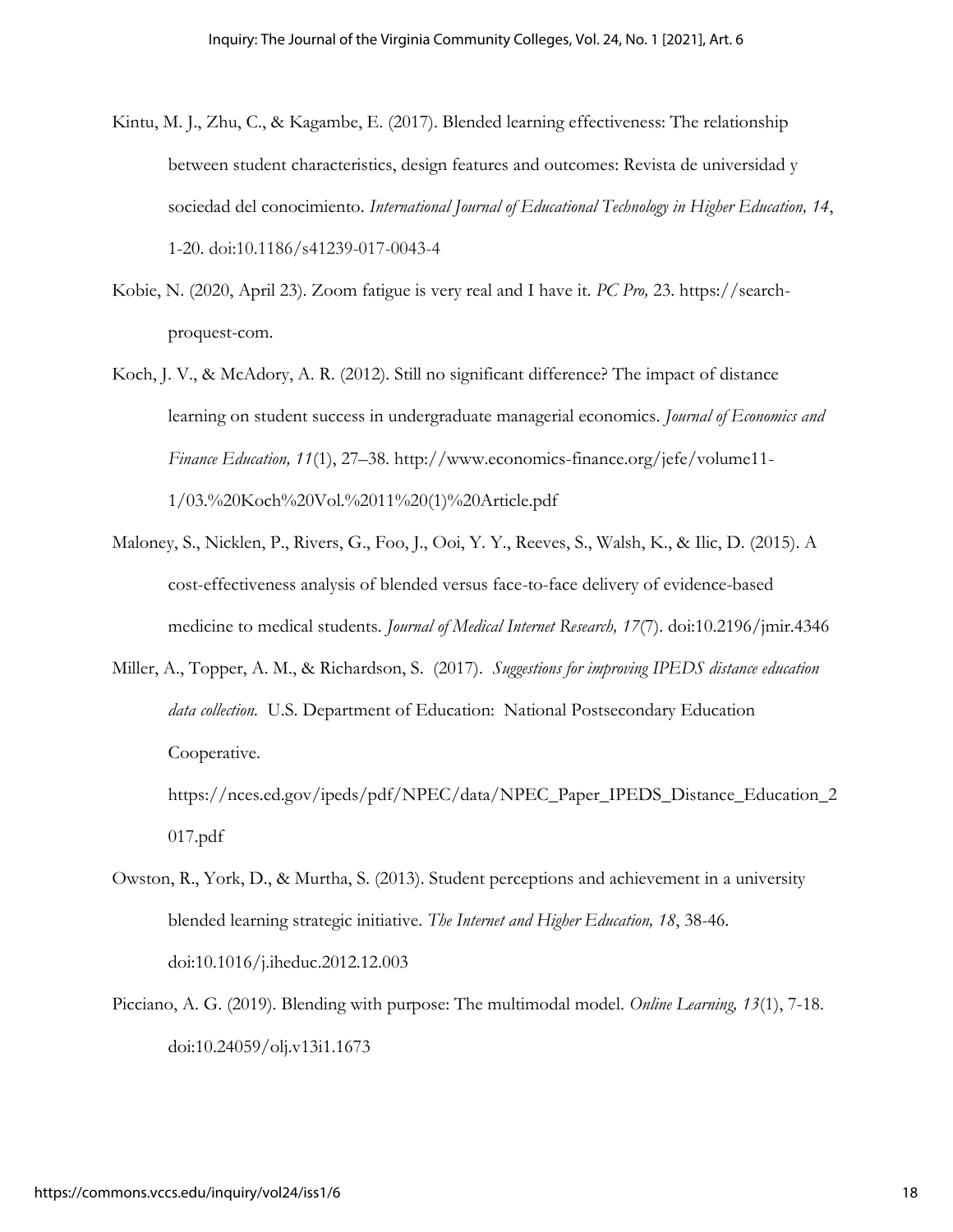Poon, J. (2013). Blended learning: An institutional approach for enhancing students' learning experiences. *Journal of Online Learning and Teaching, 9*(2), 271–289. https://jolt.merlot.org/vol9no2/poon\_0613.pdf

- Press release: American Heart Association and Zoom team up to address mental wellbeing and concern over virtual fatigue. (2020, June 11). *Dow Jones Institutional News*. https://searchproquest-com.
- Reissmann, D. R., Sierwald, I., Berger, F., & Heydecke, G. (2015). A model of blended learning in a preclinical course in prosthetic dentistry. *Journal of Dental Education, 79*(2), 157-165. doi:10.1002/j.0022-0337.2015.79.2.tb05870.x
- Simonson, M. (1999). Equivalency theory and distance education. *Techtrends, 43*(5), 5-8. doi:10.1007/BF02818157
- Sitzmann, T., Kraiger, K., Stewart, D., & Wisher, R. (2006). The comparative effectiveness of webbased and classroom instruction: A meta-analysis. *Personnel Psychology, 59*(3), 623-664. doi:10.1111/j.1744-6570.2006.00049.x
- Spanjers, I. A. E., Könings, K. D., Leppink, J., Verstegen, D. M. L., de Jong, N., Czabanowska, K., & van Merriënboer, J. J. G. (2015). The promised land of blended learning: Quizzes as a moderator. *Educational Research Review, 15*, 59-74. doi:10.1016/j.edurev.2015.05.001
- Swan, K. (2001). Virtual interactivity: Design factors affecting student satisfaction and perceived learning in asynchronous online courses. *Distance Education, 22*(2), 306–331. doi:10.1080/0158791010220208
- Szeto, E., & Cheng, A. Y. (2016). Towards a framework of interactions in a blended synchronous learning environment: What effects are there on students' social presence experience? *Interactive Learning Environments, 24*(3), 487–503. doi:10.1080/10494820 .2014.881391